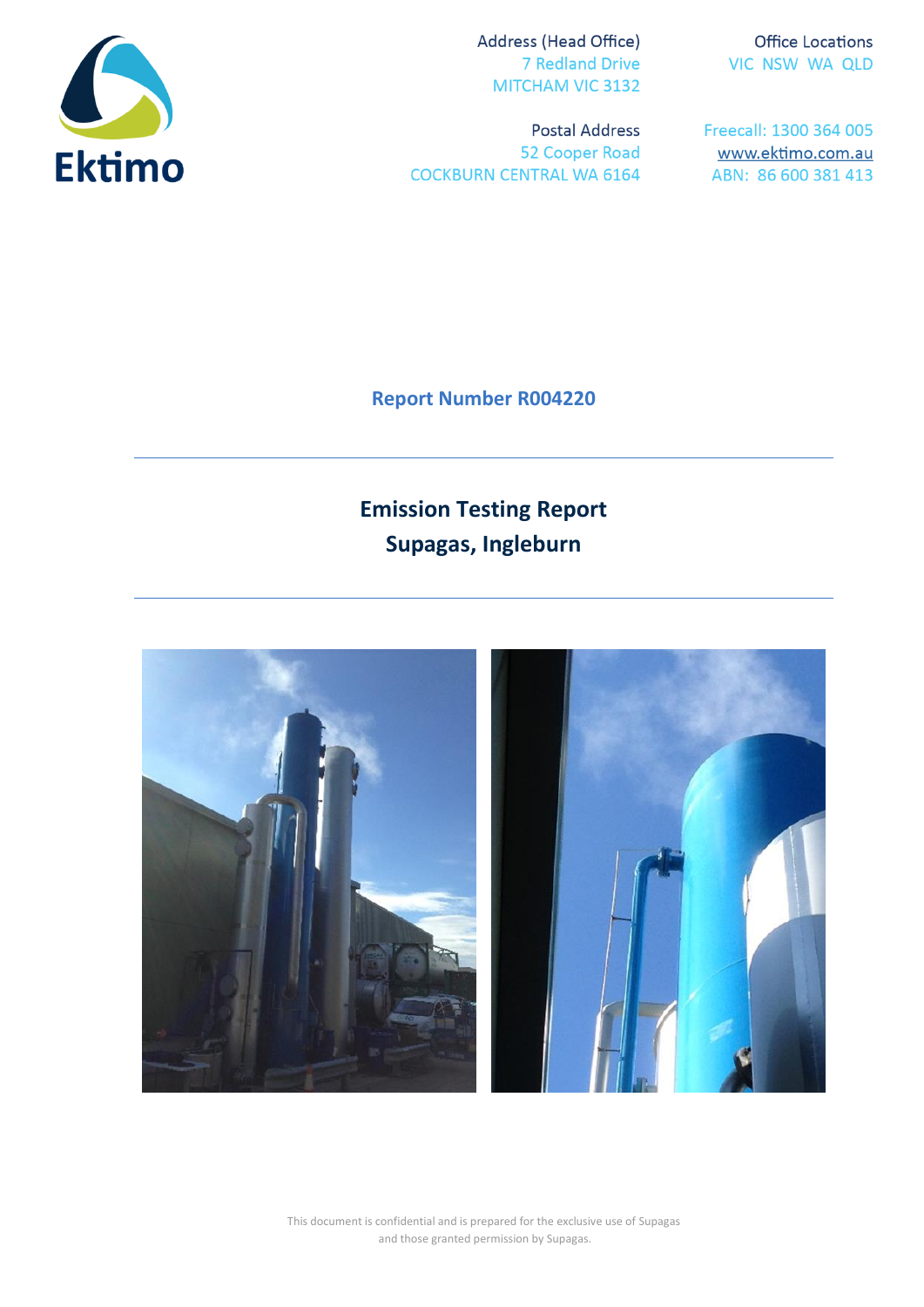## **Document Information**

| Client Name:          | Supagas                             |
|-----------------------|-------------------------------------|
| <b>Report Number:</b> | R004220                             |
| Date of Issue:        | 5 February 2018                     |
| Attention:            | Reza Pourdarvish                    |
| Address:              | 5 Benson Road<br>Ingleburn NSW 2565 |
| Testing Laboratory:   | Ektimo Pty Ltd, ABN 86 600 381 413  |

## **Report Status**

| Format                    | <b>Document Number</b> | <b>Report Date</b> | <b>Prepared By</b> | Reviewed By (1) | Reviewed By (2) |
|---------------------------|------------------------|--------------------|--------------------|-----------------|-----------------|
| <b>Preliminary Report</b> |                        | -                  | -                  |                 |                 |
| Draft Report              | ۰                      | -                  |                    |                 |                 |
| <b>Final Report</b>       | R004220                | 5/02/2018          | JWe                | SCo             | SWe             |
| Amend Report              |                        |                    |                    |                 |                 |

*Template Version: 081217*

## **Amendment Record**

| Document Number | Initiator | <b>Report Date</b> | Section | Reason <sup>1</sup> |
|-----------------|-----------|--------------------|---------|---------------------|
| Nil             |           |                    |         |                     |

## **Report Authorisation**

**Steven Cooper Ektimo Signatory**



Accredited for compliance with ISO/IEC 17025 - Testing. NATA is a signatory to the ILAC mutual recognition arrangement for the mutual recognition of the equivalence of testing, calibration and inspection reports.

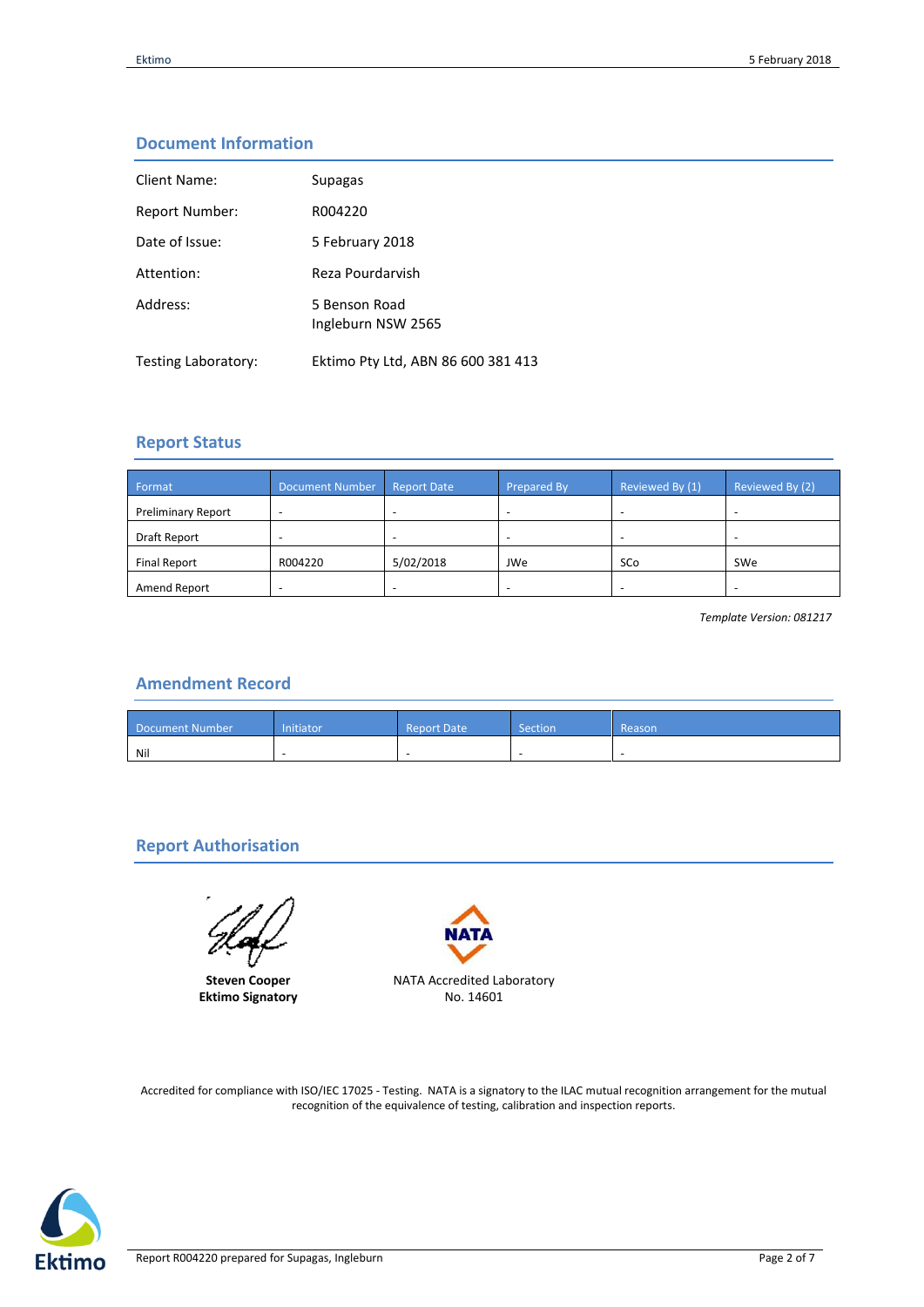# **Table of Contents**

| $\overline{3}$ |  |
|----------------|--|
| 3.1            |  |
| $\overline{4}$ |  |
| 5              |  |
| 6              |  |
| 7 <sup>7</sup> |  |

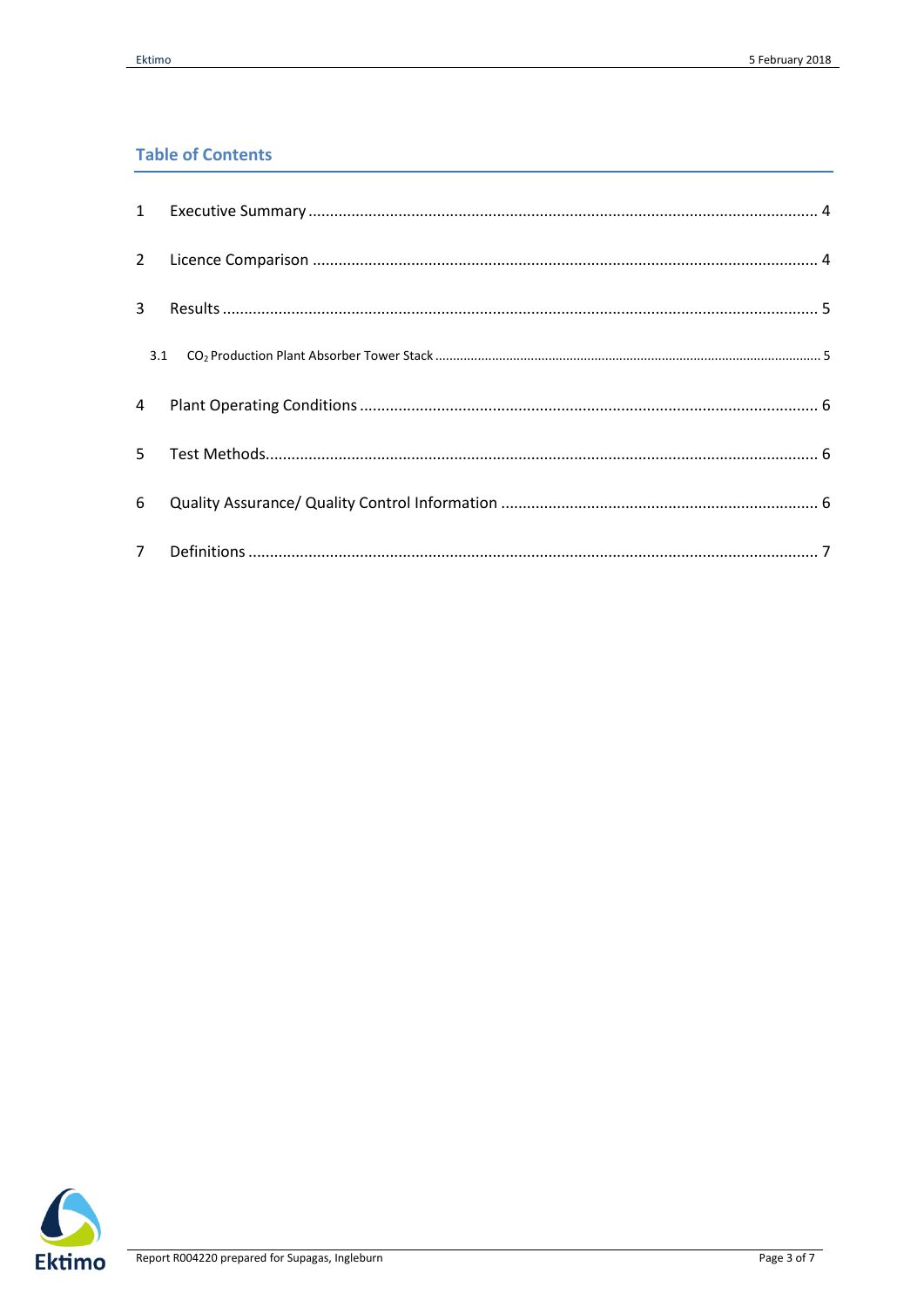### <span id="page-3-0"></span>**1 EXECUTIVE SUMMARY**

Ektimo was engaged by Supagas to perform annual emission testing pursuant to their Environment Protection Licence 20022.

Monitoring was performed as follows:

| Location                                                 | <b>Test Date</b> | Test Parameters*                                            |
|----------------------------------------------------------|------------------|-------------------------------------------------------------|
| CO <sub>2</sub> Production Plant<br>Absorber Tower Stack | 1 February 2018  | Nitrogen oxides, carbon monoxide, carbon dioxide,<br>oxygen |

\* Flow rate, velocity, temperature and moisture were determined unless otherwise stated

The sampling methodologies chosen by Ektimo are those recommended by the NSW Office of Environment and Heritage (as specified in the *Approved Methods for the Sampling and Analysis of Air Pollutants in New South Wales, January 2007*).

All results are reported on a dry basis at STP. Unless otherwise indicated, the methods cited in this report have been performed without deviation.

Plant operating conditions have been noted in the report.

## <span id="page-3-1"></span>**2 LICENCE COMPARISON**

The following licence comparison table shows that all analytes highlighted in green are below the licence limit set by the NSW EPA as per licence 20022 (last amended on 10/07/14).

| <b>EPA No.</b> | <b>Location Description</b>                              | <b>Pollutant</b> | <b>Units</b>      | <b>Licence limit</b> | Detected values<br>1/02/2018 | <b>Detected values</b><br>(corrected to 3%<br>O <sub>2</sub> |
|----------------|----------------------------------------------------------|------------------|-------------------|----------------------|------------------------------|--------------------------------------------------------------|
|                | CO <sub>2</sub> Production Plant<br>Absorber Tower Stack | Nitrogen Oxides  | mg/m <sup>3</sup> | 230                  | 130                          | 120                                                          |

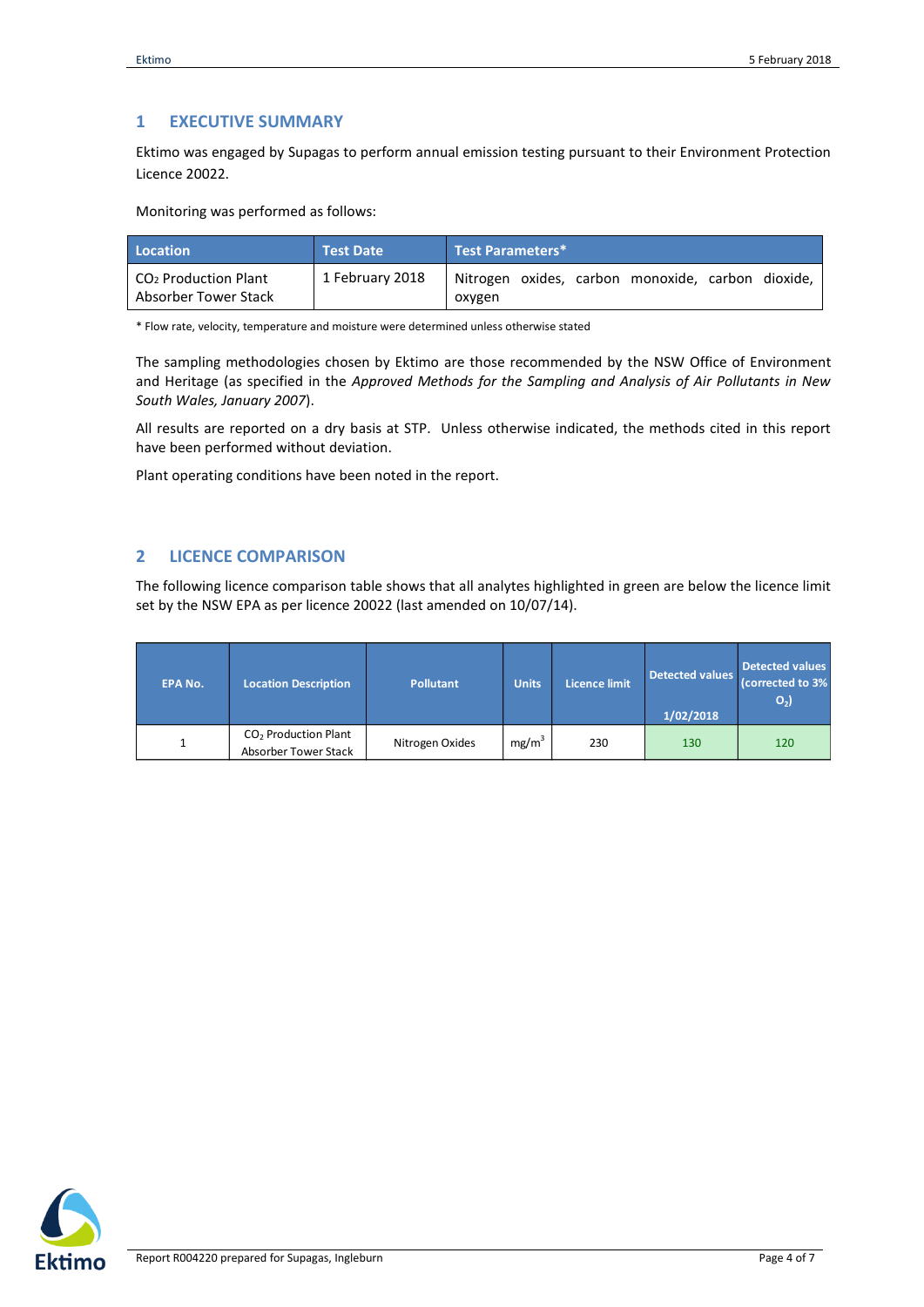## <span id="page-4-0"></span>**3 RESULTS**

# <span id="page-4-1"></span>*3.1 CO2 Production Plant Absorber Tower Stack*

| <b>Date</b><br>1/02/2018                                                                                                                                                                     |                                |                   |                   |                             | <b>Client</b>     | <b>Supagas</b>    |              |                                           |                   |           |
|----------------------------------------------------------------------------------------------------------------------------------------------------------------------------------------------|--------------------------------|-------------------|-------------------|-----------------------------|-------------------|-------------------|--------------|-------------------------------------------|-------------------|-----------|
| <b>Report</b><br>R004220                                                                                                                                                                     |                                |                   |                   |                             | <b>Stack ID</b>   |                   |              | CO2 Production Plant Absorber Tower Stack |                   |           |
| <b>Licence No.</b><br>20022                                                                                                                                                                  |                                |                   |                   |                             | <b>Location</b>   | <b>Ingleburn</b>  |              |                                           |                   |           |
| <b>Ektimo Staff</b>                                                                                                                                                                          | David Hill & Steven Weekes     |                   |                   |                             | <b>State</b>      | <b>NSW</b>        |              |                                           |                   |           |
| <b>Process Conditions</b>                                                                                                                                                                    | Please refer to client records |                   |                   |                             |                   |                   |              |                                           |                   | 180129    |
|                                                                                                                                                                                              |                                |                   |                   |                             |                   |                   |              |                                           |                   |           |
| <b>Sampling Plane Details</b>                                                                                                                                                                |                                |                   |                   |                             |                   |                   |              |                                           |                   |           |
| Sampling plane dimensions                                                                                                                                                                    |                                |                   |                   |                             | 1140 mm           |                   |              |                                           |                   |           |
| Sampling plane area                                                                                                                                                                          |                                |                   |                   |                             | $1.02 \, m2$      |                   |              |                                           |                   |           |
| Access & height of ports                                                                                                                                                                     |                                |                   |                   | Elevated work platform 10 m |                   |                   |              |                                           |                   |           |
| Duct orientation & shape                                                                                                                                                                     |                                |                   |                   |                             | Vertical Circular |                   |              |                                           |                   |           |
| Downstream disturbance                                                                                                                                                                       |                                |                   |                   |                             | Exit 0.3 D        |                   |              |                                           |                   |           |
| Upstream disturbance                                                                                                                                                                         |                                |                   |                   | Junction 0 D                |                   |                   |              |                                           |                   |           |
| No. traverses & points sampled                                                                                                                                                               |                                |                   |                   |                             | 2 2 0             |                   |              |                                           |                   |           |
| Sample plane compliance to AS4323.1                                                                                                                                                          |                                |                   |                   | Non-compliant               |                   |                   |              |                                           |                   |           |
|                                                                                                                                                                                              |                                |                   |                   |                             |                   |                   |              |                                           |                   |           |
| Comments<br>Sampling was conducted via a 1/2 inch stainless steel duct secured permanantly at the sampling plane. Flow Rate, velocity, temperature and moisture measurements were taken from |                                |                   |                   |                             |                   |                   |              |                                           |                   |           |
| the exit of this discharge point as no removable ports at the sampling plane are evident.                                                                                                    |                                |                   |                   |                             |                   |                   |              |                                           |                   |           |
| The sampling plane is deemed to be non-ideal or non-compliant due to the following reasons:                                                                                                  |                                |                   |                   |                             |                   |                   |              |                                           |                   |           |
| The gas velocity at some or all sampling points is less than 3 m/s                                                                                                                           |                                |                   |                   |                             |                   |                   |              |                                           |                   |           |
| The downstream disturbance is <1D from the sampling plane                                                                                                                                    |                                |                   |                   |                             |                   |                   |              |                                           |                   |           |
| The upstream disturbance is <2D from the sampling plane                                                                                                                                      |                                |                   |                   |                             |                   |                   |              |                                           |                   |           |
|                                                                                                                                                                                              |                                |                   |                   |                             |                   |                   |              |                                           |                   |           |
| <b>Stack Parameters</b>                                                                                                                                                                      |                                |                   |                   |                             |                   |                   |              |                                           |                   |           |
| Moisture content, %v/v                                                                                                                                                                       |                                |                   |                   | 12 (saturated)              |                   |                   |              |                                           |                   |           |
| Gas molecular weight, g/g mole                                                                                                                                                               |                                |                   |                   | 27.0 (wet)                  |                   |                   | 28.3 (dry)   |                                           |                   |           |
| Gas density at STP, kg/m <sup>3</sup>                                                                                                                                                        |                                |                   |                   | 1.21 (wet)                  |                   |                   | $1.26$ (dry) |                                           |                   |           |
| % Oxygen correction & Factor                                                                                                                                                                 |                                |                   |                   | 3%                          |                   |                   | 0.93         |                                           |                   |           |
| <b>Gas Flow Parameters</b>                                                                                                                                                                   |                                |                   |                   |                             |                   |                   |              |                                           |                   |           |
| Flow measurement time(s) (hhmm)                                                                                                                                                              |                                |                   |                   | 0955 & 1058                 |                   |                   |              |                                           |                   |           |
| Temperature, K                                                                                                                                                                               |                                |                   |                   | 323                         |                   |                   |              |                                           |                   |           |
| Velocity at sampling plane, m/s                                                                                                                                                              |                                |                   |                   | 2.1                         |                   |                   |              |                                           |                   |           |
| Volumetric flow rate, discharge, m <sup>3</sup> /s                                                                                                                                           |                                |                   |                   | 2.1                         |                   |                   |              |                                           |                   |           |
| Volumetric flow rate (wet STP), m <sup>3</sup> /s                                                                                                                                            |                                |                   |                   | 1.8                         |                   |                   |              |                                           |                   |           |
| Volumetric flow rate (dry STP), m <sup>3</sup> /s                                                                                                                                            |                                |                   |                   | 1.8                         |                   |                   |              |                                           |                   |           |
| Mass flow rate (wet basis), kg/hour                                                                                                                                                          |                                |                   |                   | 7700                        |                   |                   |              |                                           |                   |           |
| Velocity difference, %                                                                                                                                                                       |                                |                   |                   | < 1                         |                   |                   |              |                                           |                   |           |
|                                                                                                                                                                                              |                                |                   |                   |                             |                   |                   |              |                                           |                   |           |
| <b>Gas Analyser Results</b>                                                                                                                                                                  |                                |                   | Average           |                             |                   | Minimum           |              |                                           | Maximum           |           |
|                                                                                                                                                                                              | Sampling time                  |                   | 0942 - 1041       |                             |                   | 0942 - 1041       |              |                                           | 0942 - 1041       |           |
|                                                                                                                                                                                              |                                |                   | Corrected to      |                             |                   | Corrected to      |              |                                           | Corrected to      |           |
|                                                                                                                                                                                              |                                | Concentration     | 3% O <sub>2</sub> | Mass Rate                   | Concentration     | 3% O <sub>2</sub> | Mass Rate    | Concentration                             | 3% O <sub>2</sub> | Mass Rate |
| <b>Combustion Gases</b>                                                                                                                                                                      |                                | mg/m <sup>3</sup> | mg/m <sup>3</sup> | g/min                       | mg/m <sup>3</sup> | mg/m <sup>3</sup> | g/min        | mg/m <sup>3</sup>                         | mg/m <sup>3</sup> | g/min     |
| Nitrogen oxides (as NO <sub>2</sub> )                                                                                                                                                        |                                | 130               | 120               | 14                          | 120               | 110               | 12           | 140                                       | 130               | 15        |
| Carbon monoxide                                                                                                                                                                              |                                | 27                | 26                | 2.9                         | $2$               | $2$               | <0.2         | 110                                       | 100               | 12        |
|                                                                                                                                                                                              |                                | Concentration     |                   |                             | Concentration     |                   |              | Concentration                             |                   |           |
|                                                                                                                                                                                              |                                | $\%$              |                   |                             | $\%$              |                   |              | $\%$                                      |                   |           |
| Carbon dioxide                                                                                                                                                                               |                                | 0.6               |                   |                             | 0.6               |                   |              | 0.7                                       |                   |           |
| Oxygen                                                                                                                                                                                       |                                | 1.7               |                   |                             | 1.5               |                   |              | 1.9                                       |                   |           |

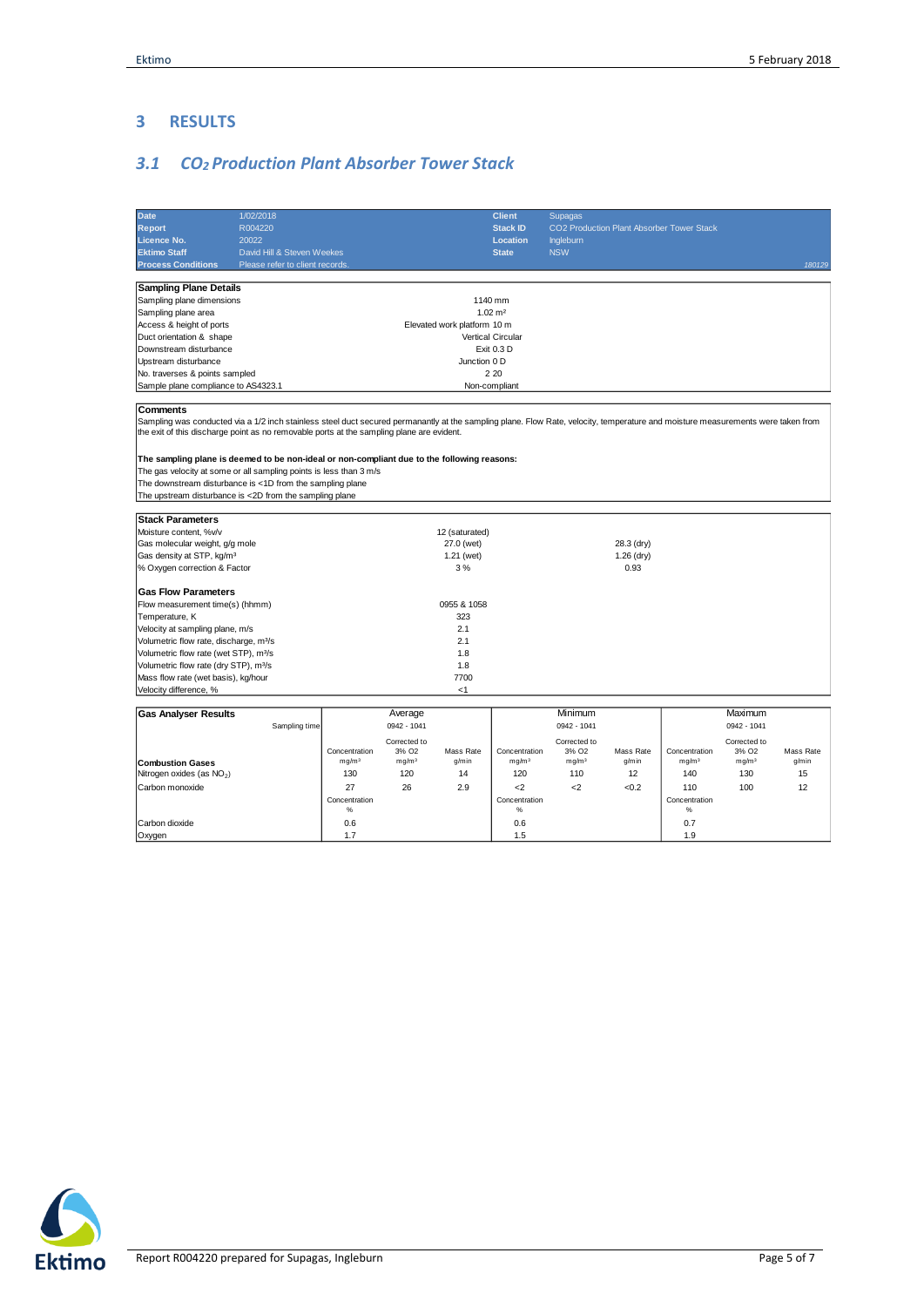#### <span id="page-5-0"></span>**4 PLANT OPERATING CONDITIONS**

Unless otherwise stated, the plant operating conditions were normal at the time of testing. See Supagas's records for complete process conditions.

#### <span id="page-5-1"></span>**5 TEST METHODS**

All sampling and analysis was performed by Ektimo unless otherwise specified. Specific details of the methods are available upon request.

| Parameter                           | <b>Sampling Method</b> | <b>Analysis Method</b> | Uncertainty*  |              | <b>NATA Accredited</b> |  |  |
|-------------------------------------|------------------------|------------------------|---------------|--------------|------------------------|--|--|
|                                     |                        |                        |               | Sampling     | Analysis               |  |  |
| Sample plane criteria               | NSW TM-1               | <b>NA</b>              |               | ✓            | <b>NA</b>              |  |  |
| Flow rate, temperature and velocity | NSW TM-2               | <b>NA</b>              | 8%, 2%, 7%    | ✓            | <b>NA</b>              |  |  |
| Moisture content                    | NSW TM-22              | <b>NSW TM-22</b>       | 19%           | $\checkmark$ | ✓                      |  |  |
| Molecular weight                    | NSW TM-23              | USEPA 3A               | not specified | $\checkmark$ |                        |  |  |
| Carbon dioxide                      | NSW TM-24              | NSW TM-24              | 13%           | $\checkmark$ | ✓                      |  |  |
| Carbon monoxide                     | NSW TM-32              | <b>NSW TM-32</b>       | 12%           | $\checkmark$ |                        |  |  |
| Nitrogen oxides $(NOv)$             | NSW TM-11              | <b>NSW TM-11</b>       | 12%           | $\checkmark$ |                        |  |  |
| Oxygen                              | <b>NSW TM-25</b>       | <b>NSW TM-25</b>       | 13%           | $\checkmark$ | ✓                      |  |  |
|                                     |                        |                        |               |              | 180109                 |  |  |

\* Uncertainty values cited in this table are calculated at the 95% confidence level (coverage factor = 2)

#### <span id="page-5-2"></span>**6 QUALITY ASSURANCE/ QUALITY CONTROL INFORMATION**

Ektimo is accredited by the National Association of Testing Authorities (NATA) for the sampling and analysis of air pollutants from industrial sources. Unless otherwise stated test methods used are accredited with the National Association of Testing Authorities. For full details, search for Ektimo at NATA's website [www.nata.com.au.](http://www.nata.com.au/) 

Ektimo is accredited by NATA (National Association of Testing Authorities) to ISO/IEC 17025 - Testing. ISO/IEC 17025 - Testing requires that a laboratory have adequate equipment to perform the testing, as well as laboratory personnel with the competence to perform the testing. This quality assurance system is administered and maintained by the Quality Director.

NATA is a member of APLAC (Asia Pacific Laboratory Accreditation Co-operation) and of ILAC (International Laboratory Accreditation Co-operation). Through the mutual recognition arrangements with both of these organisations, NATA accreditation is recognised world –wide.

A formal Quality Control program is in place at Ektimo to monitor analyses performed in the laboratory and sampling conducted in the field. The program is designed to check where appropriate; the sampling reproducibility, analytical method, accuracy, precision and the performance of the analyst. The Laboratory Manager is responsible for the administration and maintenance of this program.